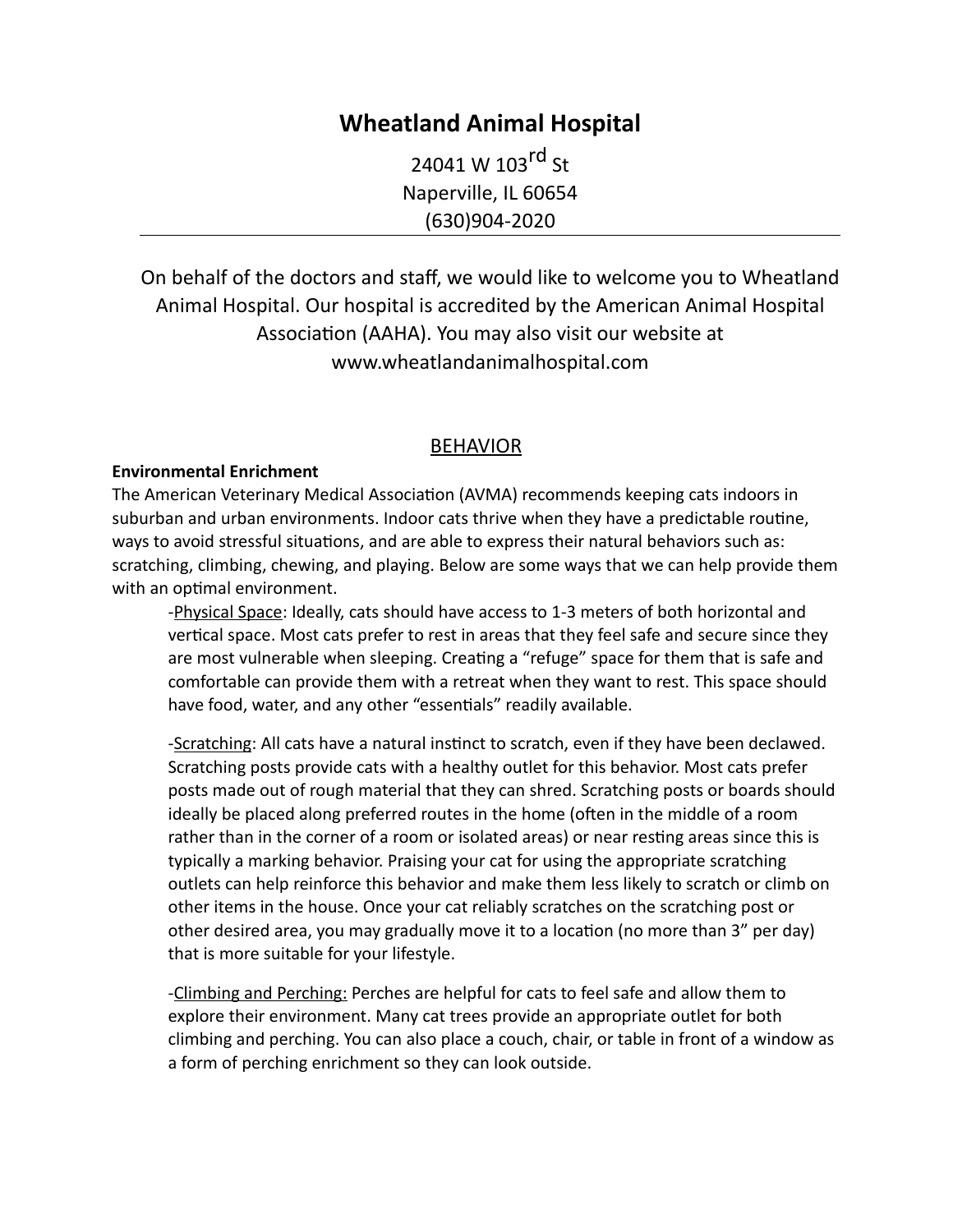-Chewing: Providing cats with cat grass or fresh catnip can be a good outlet for their natural chewing behaviors, but be sure to keep houseplants out of reach. -Play: Playtime is a great way to bond with your cat, improve their behavior and health, and increase their quality of life. The natural play form for cats is predatory in nature and includes: stalking, chasing, pouncing, and biting. Therefore, playing with human hands should be avoided. Appropriate outlets for play include: wand toys, balls, batteryoperated toys that mimic prey, and catnip toys. Laser pointers may provide your cat with activity but can sometimes be distressing since they aren't ever able to capture the "prey" during these play sessions.

### **Vet Visits**

Since visits to the animal hospital will be necessary for both annual wellness visits and when your cat isn't feeling well, making these visits as stress-free as possible is very important. While the visit itself can sometimes be stressful, many cats begin feeling stressed prior to arriving at the hospital. Taking the following steps can make all aspects of a visit to the vet less stressful for your cat.

-Handling: Getting your cat used to handling can decrease the stress of the physical exam itself. Gradually introducing handling of their paws, ears, and face at home can make the exam a more positive experience for them and can also make routine home care (nail trimming, tooth brushing, etc.) less stressful.

-The Carrier: One of the most helpful components in making visits less stressful is getting your cat used to the carrier prior to appointments. Leave the carrier open and sitting out so that it can be explored at your cat's own pace. You can also place bedding, catnip, or food/treats in the carrier to entice this exploration. Carriers can even be left out permanently as a bed or hiding place.

-Car Rides: Simply placing a treat in the carrier and driving around the block a few times can help your cat become more comfortable with car rides. When in the car, keep the stereo volume low, roll up the windows (too much road noise can frighten them), and turn on the air vents - never put your cat in a hot car or leave them unattended.

-The Hospital: When at the hospital, we will do our best to make the visit as positive as possible. Utilizing an exam room that is only used for cats as well as providing environmental enrichment (areas the climb and access to toys) in addition to minimizing wait times in the lobby are some of the ways that we strive to make this a positive experience for your cat. Bringing high value treats from home can also be beneficial. After visits to the clinic, make sure that your cat's safe "refuge" space is available to help them unwind.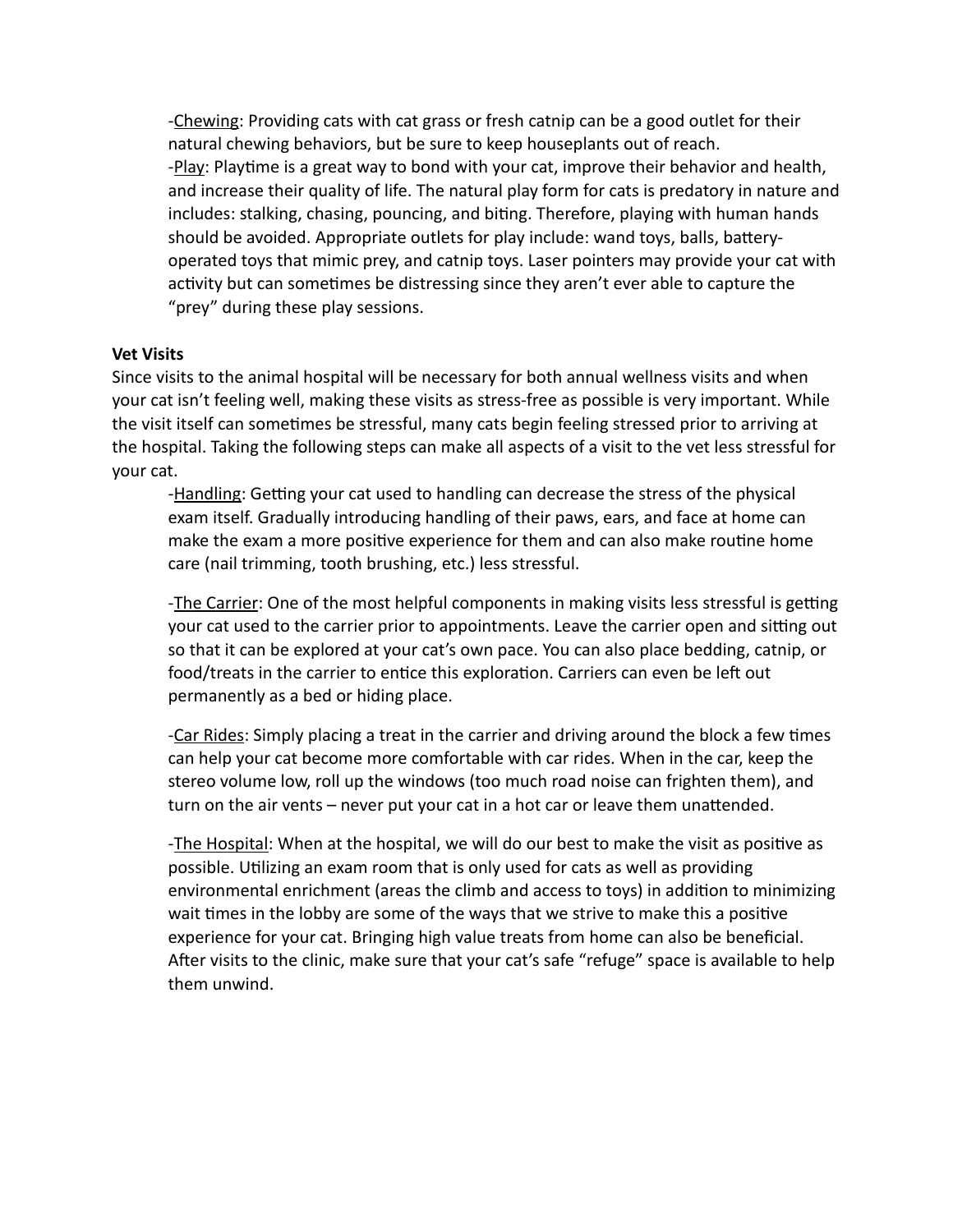#### **Litter Boxes**

Most cats prefer unscented, finely particulate litter for elimination. It is recommended that litter boxes are open and large (at least 1.5x the length of the cat). The minimum number of litter boxes in the home should be equal to the number of cats in the home plus one additional. They should also be available on each floor of the home and in a quiet, safe location. Litter boxes should be scooped daily, have the entire litter contents emptied weekly, the box washed monthly with mild dish detergent, and replaced annually. Litter boxes with high sides are beneficial for cats that often scatter a large amount of litter when they dig in the box, while litter boxes with low sides can be helpful for small kittens or senior cats that may have difficulties getting in/out of the box.

#### **Food and Water**

By nature, cats typically feed in repeated cycles of solitary hunting and eating. Therefore, they often prefer to eat from separate bowls that are out of sight of other cats. They also prefer to drink water away from their food and often won't drink at meal times. Some cats do well when they have free access to food, while others will eat more than the appropriate portion. For cats that tend to overeat when being free fed, automatic feeders can be utilized to feed 4-5 times daily. For active cats, food dispensing toys can increase mental and physical activity while also providing them with their meals. Some cats may have a preference for drinking running water and providing a flowing water bowl or fountain can be helpful to entice them to drink water.

#### **Unwanted Behaviors**

It is important to know that cats do not respond well to punishment or force and respond best to praise. Punishment that follows an action by more than a few seconds won't stop them from repeating the behavior again and may even cause them to be afraid of you or their surroundings. If you catch your cat engaging in an unwanted behavior, a noise distraction may stop the behavior without the cat associating it with you. Sometimes cats can play a little too hard and may scratch or bite. To teach your cat to inhibit this inappropriate style of play, you can leave the area when they are not playing nicely. If your cat tends to jump on surfaces that you would like them to avoid, you can try using sticky tape, foil, citrus scent, or an upside-down carpet runner.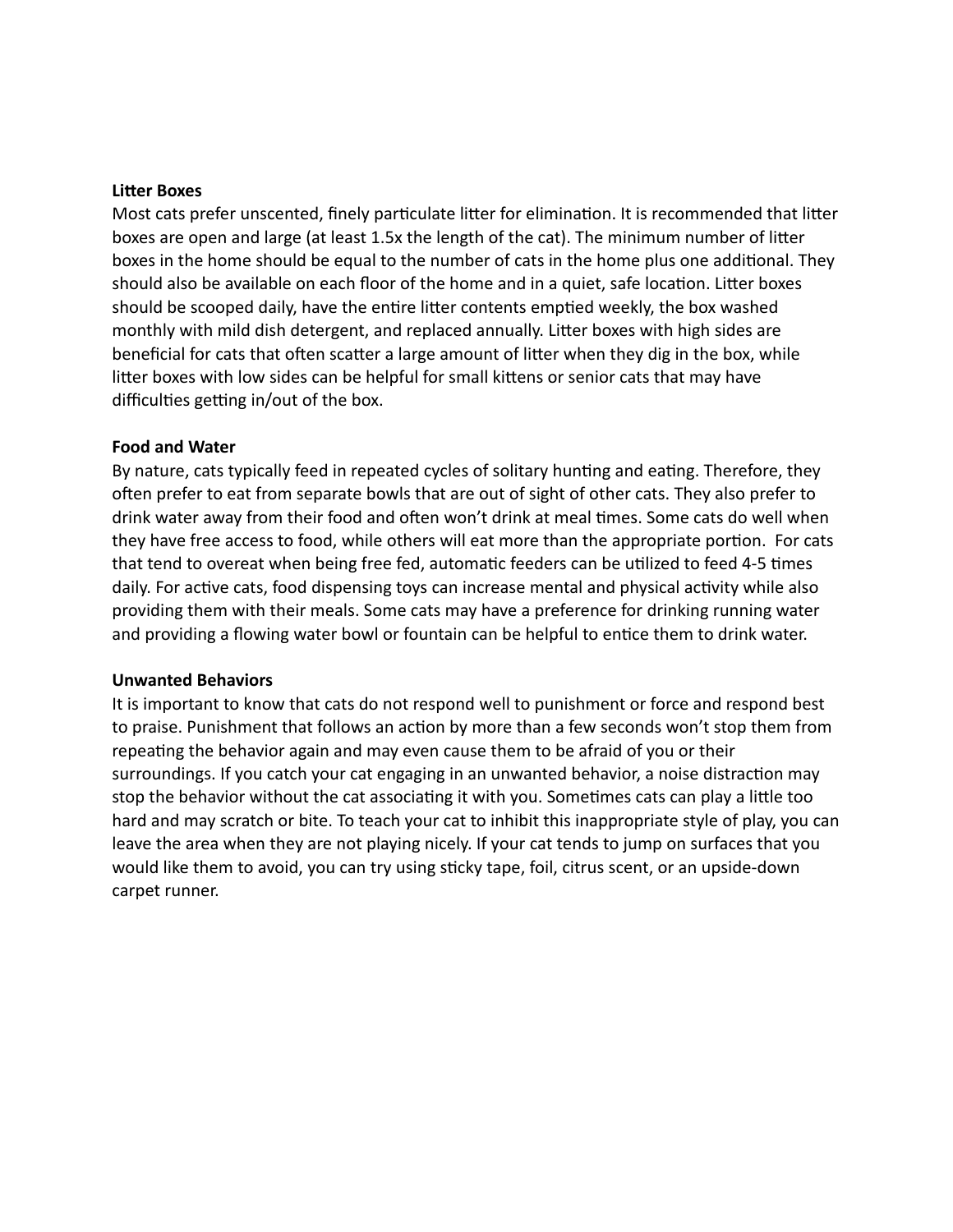# VACCINATIONS

There are several contagious diseases which your kitten is susceptible to that can cause illness. Your kitten can be protected through proper immunization. Your kitten should be vaccinated for the following diseases:

- $\circ$  **Feline Viral Rhinotracheitis (FVR):** this is a herpes virus infection that causes severe upper respiratory disease in cats. FVR is not the same virus that causes infections in people. FVR is very contagious and is spread by contact with infected animals or can be spread via inanimate objects which have been exposed to the virus. Cats can become asymptomatic carriers. Treatment is limited to symptomatic care. The best prevention is through proper vaccination, which should be given three times as a kitten, a booster given at 1 year old and then can be boostered every three years thereafter.
- $\circ$  **Panleukopenia (P):** this virus can be deadly amongst kittens. The virus is spread through direct contact with an infected animal, or its saliva, urine, feces, or other bodily fluids. Panleukopenia can be carried by many wildlife species, including raccoons. The virus can live in the home for one year and is resistant to many disinfectants. Signs of Panleukopenia include fever, loss of appetite, vomiting, depression, severe diarrhea, and dehydration. The best prevention of this disease is proper vaccination, which should be given three times as a kitten, a booster given at 1 year old and then can be boostered every three years thereafter.
- o **Calicivirus (C):** Calicivirus is another upper respiratory disease that is highly contagious and very common. Calicivirus is contracted in the same manner as FVR. Signs of Calicivirus are similar to those of FVR with the addition of significant mouth ulcers. The best prevention is through proper vaccination, which should be given three times as a kitten, a booster given at 1 year old and then can be boostered every three years thereafter.
- o **Feline Leukemia (FeLV):** Feline leukemia is a viral disease of the immune system that in severe cases can cause death. FELV can only be transmitted via direct contact either by biting or copulation. FELV is endemic amongst outdoor cats. Cats that live in multiple cat households, catteries, or go outside should be vaccinated for FELV. The first vaccine should be given at 12 weeks and boostered at 16 weeks. If your kitten may be at risk, discuss vaccination with one of our veterinarians.

| The vaccination schedule for your kitten should be as follows: |
|----------------------------------------------------------------|
|                                                                |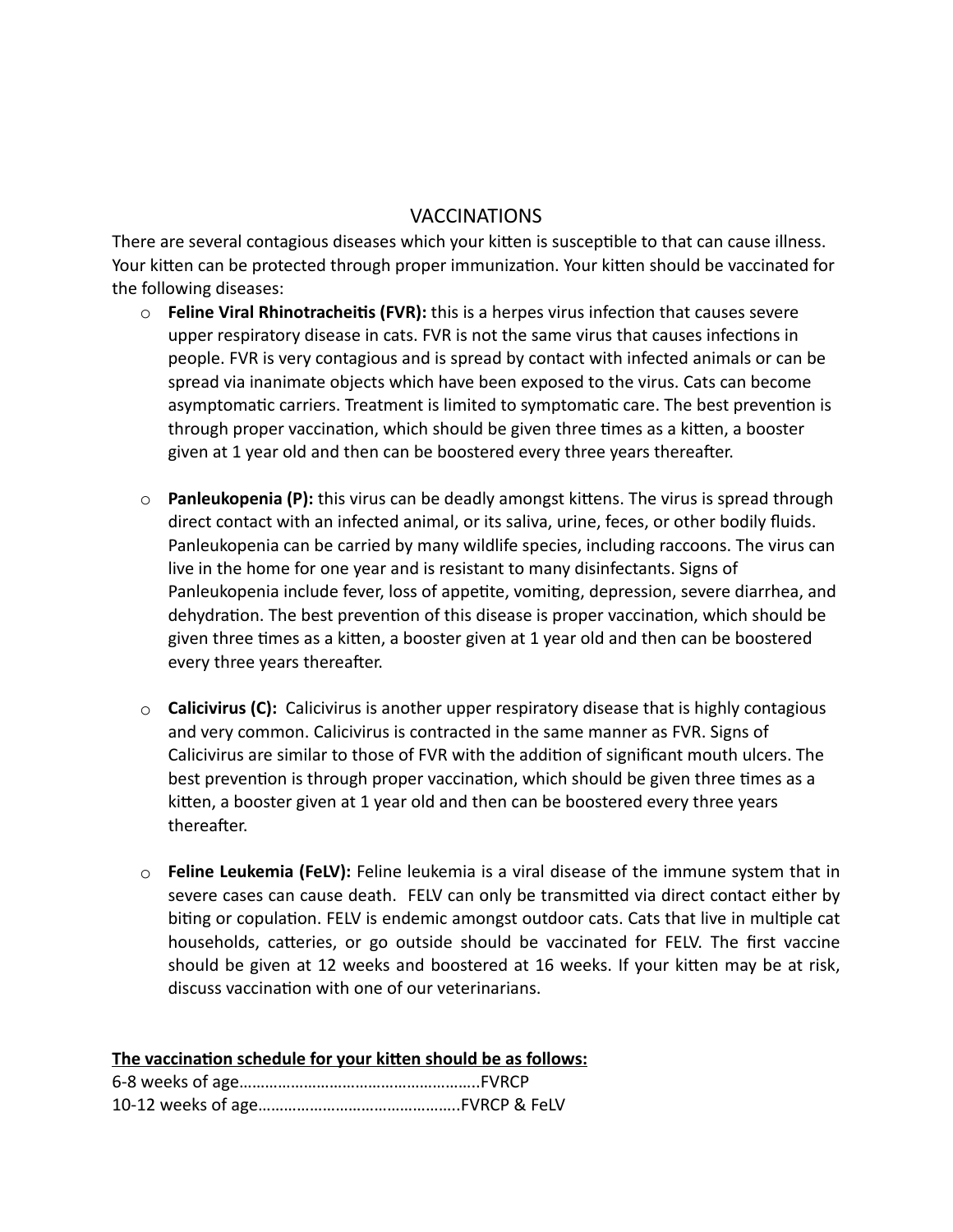16 weeks of age………………………………………FVRCP, FeLV & Rabies

# Additional Recommended Tests and Services:

**Feline Leukemia (FeLV)/ Feline immunosuppressive virus (FIV) Test:** FeLV and FIV are both serious viral diseases which your kitten can contract from its mother or by other routes before you acquire your kitten. It is important to test all kittens to ensure that their immune systems are healthy. All kittens are vaccinated for FeLV and your veterinarian will help you to decide whether or not to vaccinate your cat for FeLV as an adult. Wheatland Animal Hospital does not recommend vaccinating against FIV. If you are concerned that your cat may be at risk feel free to discuss it with one of our veterinarians.

**Microchipping:** Microchipping is a form of permanent identification for your cat and is a very helpful utility if he/she ever gets lost. The very small microchip (about the size of a long grain of rice) is placed under your cat's skin in the area between their shoulder blades. Once registered with the company (we will take care of the registration for you if your pet is microchipped at our hospital), the chip can be scanned by animal shelters or other animal hospitals nationwide and can greatly increase the chance of your cat being returned home. We always offer microchipping at the time of spaying/castrating but it can be performed at any regular appointment.

**Spaying or Castrating (Neutering)**: There are many benefits to neutering your kitten. First and foremost is eliminating unwanted pregnancies and litters. If you have a female kitten, spaying her before her first heat will drastically reduce her chances of developing mammary cancer and eliminate her chances of developing uterine or ovarian cancer. It will also eliminate the chance of her developing a potentially life-threatening uterine infection. If you have a male cat, the risk of testicular cancer is eliminated and the chances of developing prostatic abscesses are drastically reduced. In addition, it may help control marking or roaming behaviors. We typically recommend neutering around 4-6 months of age, but this can discussed further with your veterinarian.